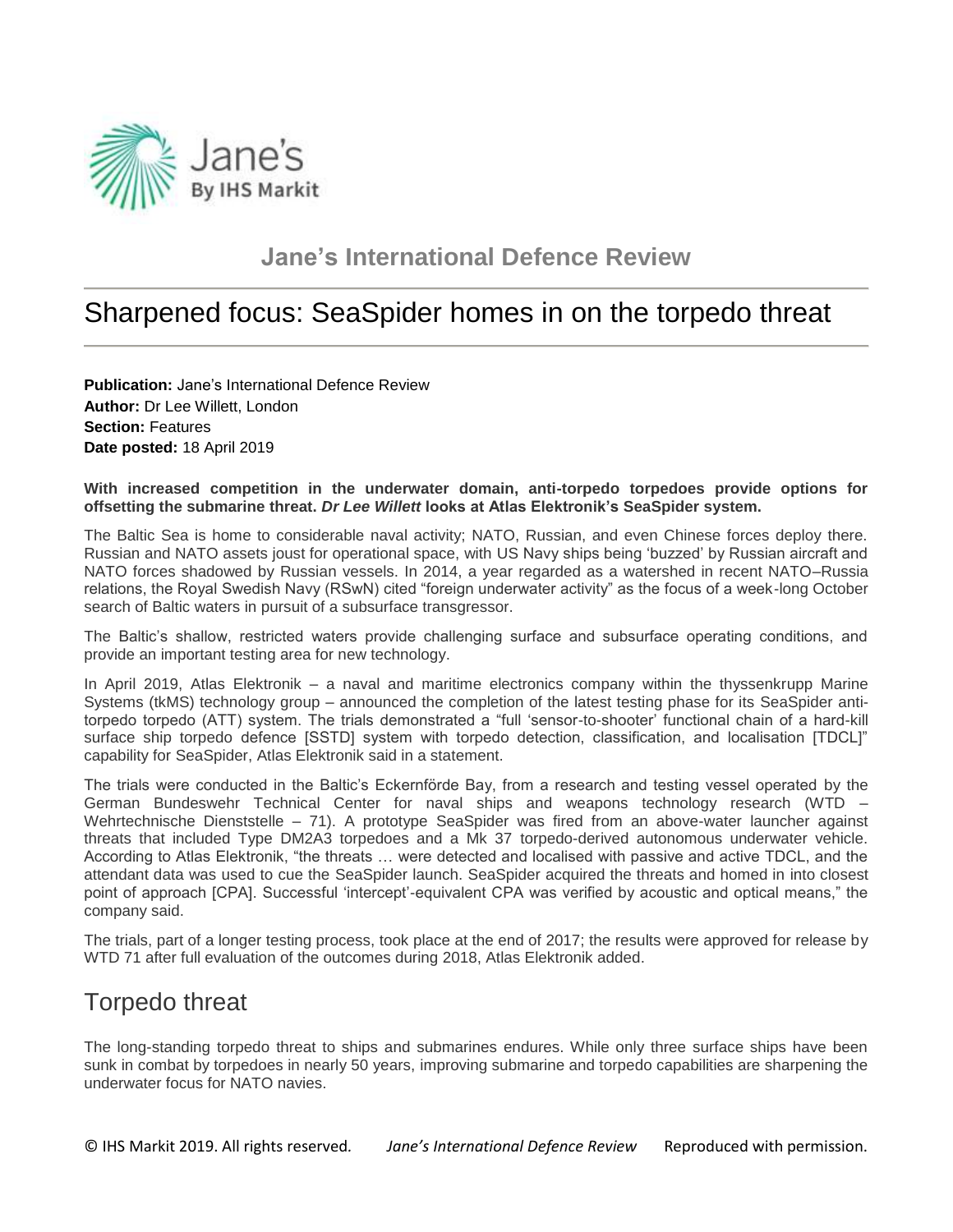"At the moment, we are facing the situation [where] the submarine and the torpedo threat are in the ascendancy," said Thorsten Bochentin, Atlas Elektronik's underwater warfare business development director. The "standard response … for a torpedo danger area is 'do not enter'," Bochentin told *Jane's*. With the submarine and torpedo threat now covering entire seas such as the Baltic or the Gulf, "not entering actually means not operating at all," he noted.

Technology has delivered recent step-ups in torpedo performance. "We have two major developments," said Bochentin. "One is, the digital age has finally hit the torpedo". This has resulted in digital intelligence, with the torpedo now 'smart' enough to maintain its own tactical picture and classify and react to contacts; and, for more straightforward torpedoes, the ability to construct their own time and distance diagram using commercial off-theshelf (COTS) digital electronics. "Couple that with a simple wake-homing device, and you have an unjammable, unspoofable torpedo," Bochentin argued.

"Digital has also hit the sonar," he continued. "If you look at the physics of sonar, being able to conduct digital processing enables full utilisation of [sonar's] physical potential; with passive sonar you are now in the broadband area, and that means sensor capability has had a major improvement. Sonar capability is now such that [the torpedoes] might be inconvenienced by decoys and jammers but they will still hit the target."

Digital sonar processing offers benefits for ATT concepts, too. As an enabling technology for SeaSpider, "[it] is a bit of the answer to the question of 'why didn't you do this in the 1980s?'" said Bochentin. "Digital technology enables [the use of] more compact processing hardware that can be freely programmed to run advanced algorithms. If you contrast that with analog electronics or even the early hybrid digital-analog systems, it becomes clear that only now, in the digital age, can we build the kind of capabilities needed for an ATT into such a small form factor," he explained.

### Technology paradigms

Bochentin argued that SeaSpider addresses two underwater technology patterns. "One is the operational paradigm, where at the moment the torpedo threat poses an incalculable and therefore intolerable risk," he said.

"The second paradigm is the usual way of operating underwater weapons, with very high effort at the logistical level, with very sophisticated workshop infrastructure and lots of highly trained personnel needed to maintain, transport, configure, and utilise the weapon system. That's really something we want to change as well," he added. The company aims to do this by reducing design, maintenance, and logistics costs – total cost of ownership – for example through designing SeaSpider using rocket propulsion and firing SeaSpider from a canister that acts as both its transport and launching mechanism. The 'canisterisation' as an 'all-up-round' (AUR) approach is designed "to provide the customer with something that is easy to handle, which does not come with a lot of second- and third-order costs", Bochentin said.

While ATT concepts and technologies have existed for some time, Bochentin argued that the torpedo threat's enduring nature mandates a dedicated ATT capability. "The real challenge for [an] ATT is the wake-homing torpedo, and only by prior, dedicated design will you be able to surmount it," he continued. Atlas "[has] been focusing from the 'get-go' with our dedicated design to combat the wake-homing torpedo".

SeaSpider measures approximately 2 m in length and 0.21 m in diameter. It consists of four sections: a rear section; a rocket motor section; a warhead section, containing the unitary warhead (replaced with the exercise payload when required); and a guidance section, including the sonar-based homing system. The use of solid propellant means the rocket motor has no moving parts, with the overpressure generated in the burning chamber converted into thrust by gas emission through the rocket nozzle.

The homing system offers active and passive sensing modes, complemented with intercept functionality for submarine torpedo defence (STD). While SeaSpider's sensing frequencies are undisclosed, a company factsheet noted that "the active sonar frequency has been specifically chosen for optimal detection capability against wakehoming torpedoes and to ensure no interference from shipboard sensors." With the wake-homing torpedo as the benchmark, the ATT's active and passive functionality is "specifically designed to be capable against torpedoes in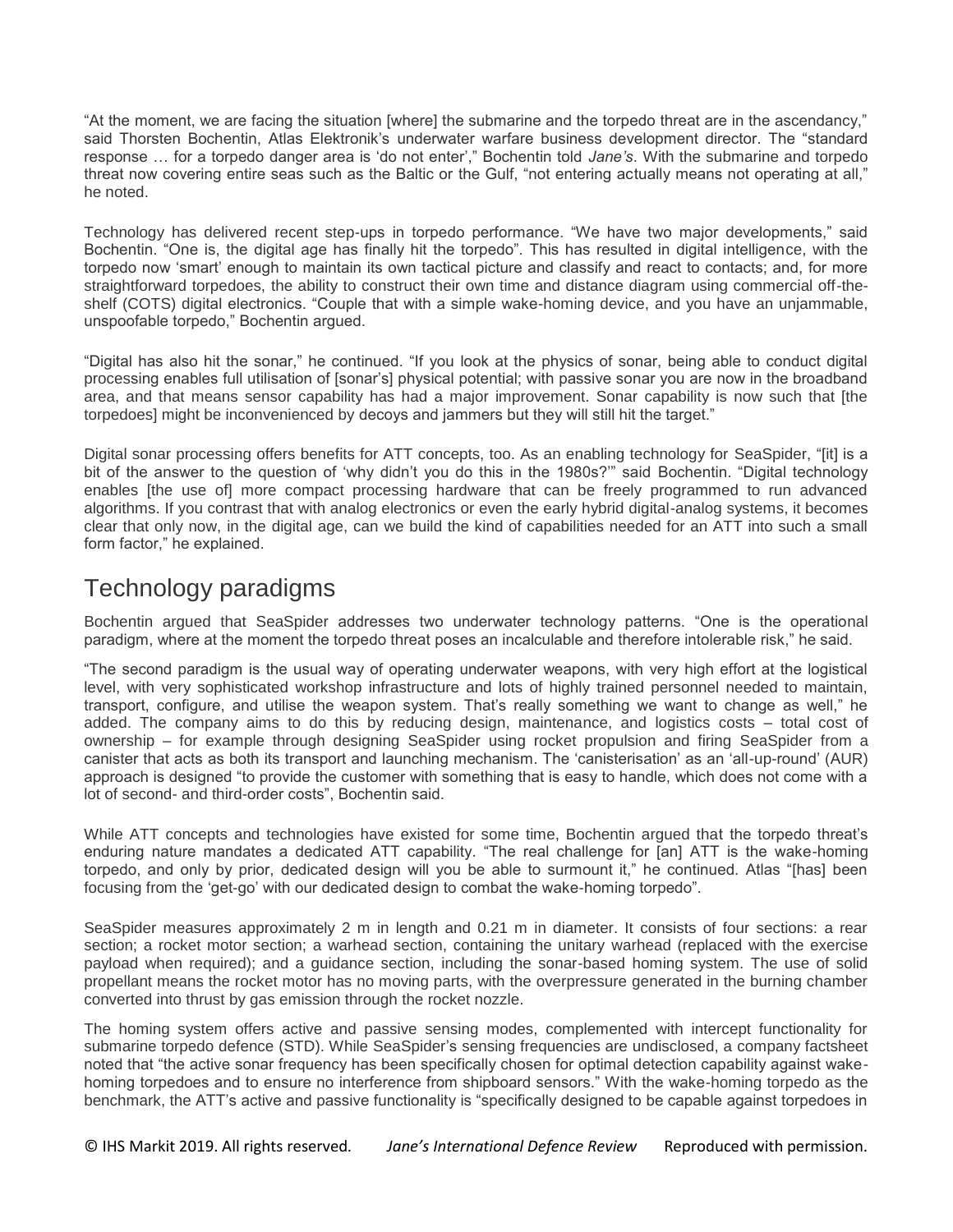the attenuation zone of a wake", Bochentin said. "Generally speaking," he explained, "higher frequencies provide for more robust performance of the ATT mission."

The fully digitised control and guidance capability is based around an advanced solid-state microprocessor incorporating an inertial measurement unit, and is designed specifically to provide performance against wakehoming torpedoes and, for STD, intercept capability. SeaSpider operation is also supported by a TDCL sonar fitted to the launch platform.

The unitary effector provides the capability for SSTD and is pre-planned for STD use, although SeaSpider development is focused on surface ship application. Using both a unitary effector and a canisterised launcher means that, when STD is implemented after market introduction on surface ships, "ideally the customer will be able to reconfigure for submarine [or] surface ship torpedo defence", said Bochentin.

As regards the effector, "We are using a proximity fuse with impact backup," said Bochentin. "The trials showed that a direct hit is a distinct possibility, especially out of the wake, against non-wake homing torpedo threats. We don't require a direct hit but we definitely need the impact capability as a backup."

### Littoral trials

A surface ship operating in littoral regions will require capabilities optimised to deal with the littoral underwater operating environment, including shallow waters, restricted access, uneven topography, and the impact of surface and sea bed proximity on sonar performance.

"The Baltic is the littoral benchmark in underwater warfare," Bochentin argued. "To be capable in the littorals, you have to benchmark for littoral conditions; if you don't benchmark for littoral conditions, [the system] will not work there." While classification issues meant he would not be drawn on how SeaSpider's active and passive sensors tackle littoral operational challenges, Bochentin said "Any Atlas Elektronik underwater weapon…for the first time sees a real life environment in Eckernförde Bay, and that's 20 m of water depth."

A surface ship operating in littoral regions also will require a close-in, rapid-reaction capability for torpedo defence. While previous SeaSpider designs had included a booster capability to transport the ATT from its launcher to a splash point further away from the ship, trials in the Baltic's confined spaces underlined the need "to reinforce the close-in and rapid-reaction capability," said Bochentin. This had two design implications. First, it "meant getting [SeaSpider] into the water as quickly as possible close to the defended unit...[using] a downwardangled launcher", he explained. Second, it required "a very, very quick reaction of our propulsion system so that we can have instant dynamic buoyancy and therefore launch the ATT in even the shallowest of operational areas".

The incoming threat torpedo is cued for SeaSpider by the ship-fitted TDCL sonar. The TDCL's closed-loop communications links to SeaSpider were a central focus of the recent trials, as part of the emphasis on platform/ATT integration. The TDCL system – a developmental Atlas active towed array sonar with TDCL functionality – detects, classifies, and localises the threat before handing over the data to SeaSpider's ship-based control unit, which provides the ATT with a set of mission parameters based on this input and launches the weapon. "Then we are in the game," said Bochentin. "That's what we successfully did in the now-concluded trials campaign."

There are three options for firing SeaSpider from the launch platform: using a local firing panel control unit (known also as the effector system computer) close to or fitted onto a launching frame; or, in the operations room, using a standalone console or adding software to an existing multifunction console. As regards the 'ops room' console concept, "It's more likely that [any] standalone console would not be a standalone console for SeaSpider but for torpedo defence writ large," said Bochentin. This console could also include TDCL system control.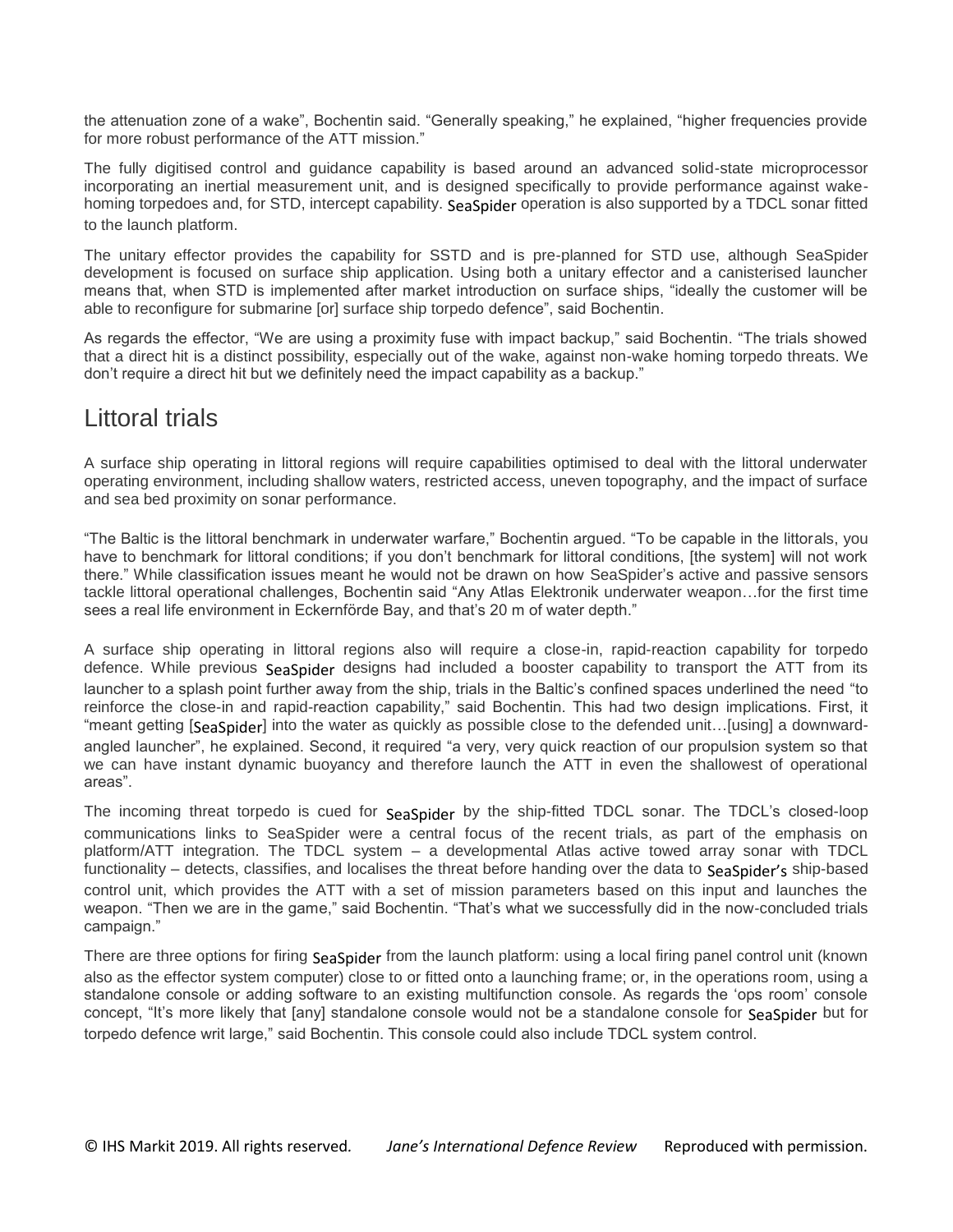While an individual SeaSpider is a 'fire and forget' weapon, Atlas is interested in developing the TDCL system to enable it to maintain engagement monitoring so that, when the TDCL sonar delivers a reliable cue assessment, "we might be able to follow a 'shoot, look, shoot' philosophy if the [initial] engagement offers a negative kill assessment," Bochentin explained.

For launch, air pressure in the canister pushes SeaSpider out at a downward angle. The canister itself sits in the launching frame – intended, ideally, to be permanently fitted to the host platform – that provides data and power interfaces.

Canisterisation is central to SeaSpider's development. Presenting SeaSpider as a canisterised AUR capability enables rapid deployment and reduces logistics. "The aim is to certify the entire product with the canister", said Bochentin. The canisters are designed for shipping container transport.

Developing an AUR approach using a canister and launching frame also means numbers fitted to a ship are scalable according to requirement. For larger platforms "like certain high-value units, you will need to distribute the launchers across the length of the ship, port, and starboard", Bochentin said. Smaller ships with shorter sea endurance need fewer launchers. However, ship size, manoeuvrability, and at-sea endurance requirements may mandate a minimum number. Operational endurance can be augmented by an at-sea reload capability.

# ATT trials

In the sea trials and R&D campaign concluded in 2018, SeaSpider was launched from a static platform but tackled what Bochentin said was a "fully dynamic" threat for the ATT and the TDCL sonar, with the threat torpedoes "actually [simulating] a dynamic scenario".

The next sets of trials, which are contracted and will take place over the next few years as the programme builds towards planned initial operating availability of 2023–24, are intended to include wake-homing trials where SeaSpider is fired from a moving platform against a torpedo operating in the platform's wake. This, said Bochentin, will be "the major milestone" for the programme. For this next trials phase, he continued, "The end point is being 'on the market'.'

# Launching SeaSpider

A key step in building towards intended availability in 2023–24 will be securing a launch customer or customers by the right point in that timeframe. While several NATO navies, as well as the NATO Industrial Advisory Group, are assessing SSTD requirements, capabilities, and options, Bochentin did not comment on any potential customers the company is engaged with. The German armed forces have been supporting development and trials to date.

A critical role for a launch customer would be to enable weapons system introduction. "There are some things industry can't do by itself," said Bochentin. "We need a navy as a customer with a capable defence and research establishment to finalise weapons system introduction."

To reach the point of partnering with a potential launch customer, Atlas Elektronik decided – with the support of parent company tkMS – to proceed with company-funded product development. Atlas has teamed with Canada's Magellan Aerospace through a company-to-company contract for the development, certification, and qualification of the explosives for serial production, and also to integrate Magellan's extensive experience in rocket propulsion technology, Bochentin explained.

"The critical path here is qualification and certification of the explosive," said Bochentin. While technology development and testing has taken place with the explosive to date, the production version of the standard blast explosive charge requires full certification under NATO Standardization Agreements (STANAGs) for insensitive munitions, with the entire production of this version being part of the certification process. The lengthened effort and time required to achieve such certification means developing the explosive is a 'critical path' item for SeaSpider's capability, Bochentin added. A key part of the development process for 2019 will be to work with Magellan to begin testing components of the explosive element.